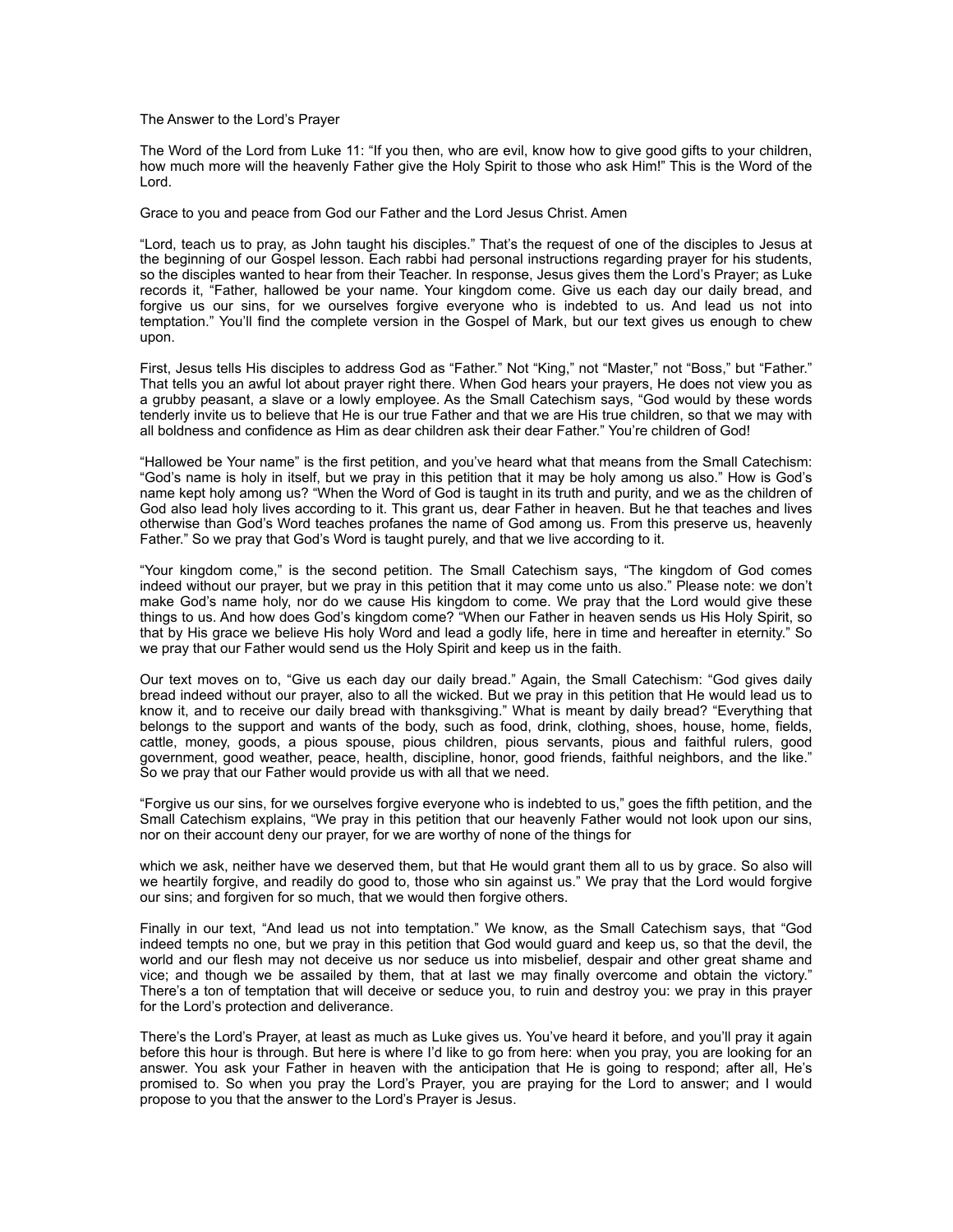Run through the text of that prayer with me one more time, with a slightly different focus. "Father," began the prayer; and at one time, only One could call God "Father," and that was Jesus. You couldn't honestly pray that, because you were sinful—an enemy of God apart from His grace. But Christ became flesh to be your Savior: at His Baptism, the Father said, "This is My beloved Son." On the cross, the Son prayed, "Father, forgive them for they know not what they do." Because of Jesus' sacrifice for you, God said at your Baptism, "You are My beloved child, and I forgive you for the sake of My Son." Without Jesus, you can't even start to pray this prayer, because you don't have a dear Father in heaven. But because Christ dwells in you, you do; and your Father in heaven delights to hear your prayers.

"Hallowed be Your name" is next; and remember that this petition is a prayer that God's Word be taught in its truth and purity, so that we might lead holy lives according to it. Now, look at Jesus' ministry: in our very text, Jesus is teaching His Word in its truth and purity to His disciples. Not only has He come to teach the Word, but He has come to fulfill it by His death and resurrection. Without His sacrifice, the Word is unfulfilled. Without His sacrifice to set you free from sin, you could never lead a holy life according to His Word. But Christ has died and Christ is risen, and He has joined you to His death and resurrection in your Baptism, where He put His holy name upon you. It is only because Christ is with you that God's name is hallowed among you.

Next is "Your kingdom come," where we pray that our Father would send us the Holy Spirit and keep us in the faith. Apart from Jesus, this is impossible, too. Remember why the Holy Spirit comes: speaking of His death at the Last Supper, Jesus said, "I tell you the truth: it is to your advantage that I go away, for if I do not go away, the Helper will not come to you. But if I go, I will send him to you." Without Christ and His cross, the Holy Spirit wouldn't come because He'd have no grace to deliver to you. He wouldn't keep you alive in the faith because you'd still be dead in sin. But because Christ has made that sacrifice, the Holy Spirit has come to you. Jesus is the answer to this petition too. If you've got the King, you've got the kingdom.

"Give us this day our daily bread." Remember Jesus feeding the 5000 with five loaves and two fish: at times, He provided literal bread for the day. Remember also His proclamation, "I am the living bread that came down from heaven. If anyone eats of this bread, he will live forever. And the bread that I will give for the life of the world is My flesh" (John 6:51). It is for the sake of Jesus that you have what you need for today. And tomorrow. And forever. Apart from Him, there is nothing.

"Forgive us our sins, for we ourselves forgive everyone who is indebted to us." The wages of sin is death, a debt you could not pay. Christ has paid it for you, and it's not that He's assumed the note so that He can hold it over you and collect. He forgives you freely, and sets you free to forgive others. Apart from Christ, there is certainly no forgiveness and you're stuck with your sins. But because of Christ, you have God's promise that He forgives your sins.

"And lead us not into temptation." Look at Christ in the wilderness for forty days after His baptism, resisting the devil's temptations at every turn. He already defeats Satan and sends him packing in the desert—and at the cross, He seals the victory over all those enemies that would deceive or seduce you into misbelief, despair and other great shame and vice. They'll still assail and attack you, and you'll still daily give in: but though they may win a battle here or there, because of Christ they have already lost the war. Where the devil, the world and your own flesh would lead you into sin and then claim victory, Jesus defeats them again by forgiving your sins and chasing them away.

Do you see? Jesus is the answer to the Lord's Prayer—every part of it. We pray these petitions and we confidently expect the Lord to answer; and He does. He says, "I have answered already, for I sent My Son to redeem you. I have answered already, because I made you My beloved child in your Baptism for Christ's sake. I continue to answer as I keep you in the faith and provide you with daily bread. And I will finally answer on the Last Day, when I grant you a blessed end and deliver you from every evil of body and soul, property and honor.

With Christ, you pray the Lord's Prayer with confidence that the Lord is continually answering it, because He is. Jesus is the Answer to the Lord's Prayer. But not just the Lord's Prayer: all prayer hinges on Jesus, not just this one. That is what Jesus means when He says, "I tell you, ask, and it will be given to you; seek, and you will find; knock, and it will be opened to you. For everyone who asks receives, and the one who seeks finds, and to the one who knocks it will be opened." As the Father's beloved children, whatever we ask in His name—according to His will—is a prayer that the Father delights to answer. He will, because you have Jesus. But if you do not have Jesus, then there is no assurance that your prayers will be heard.

It is easy to get prayer wrong so that it doesn't involve Jesus anymore. The most common, perhaps, is the constant temptation to believe that God answers prayers because of you and your behavior, not because of